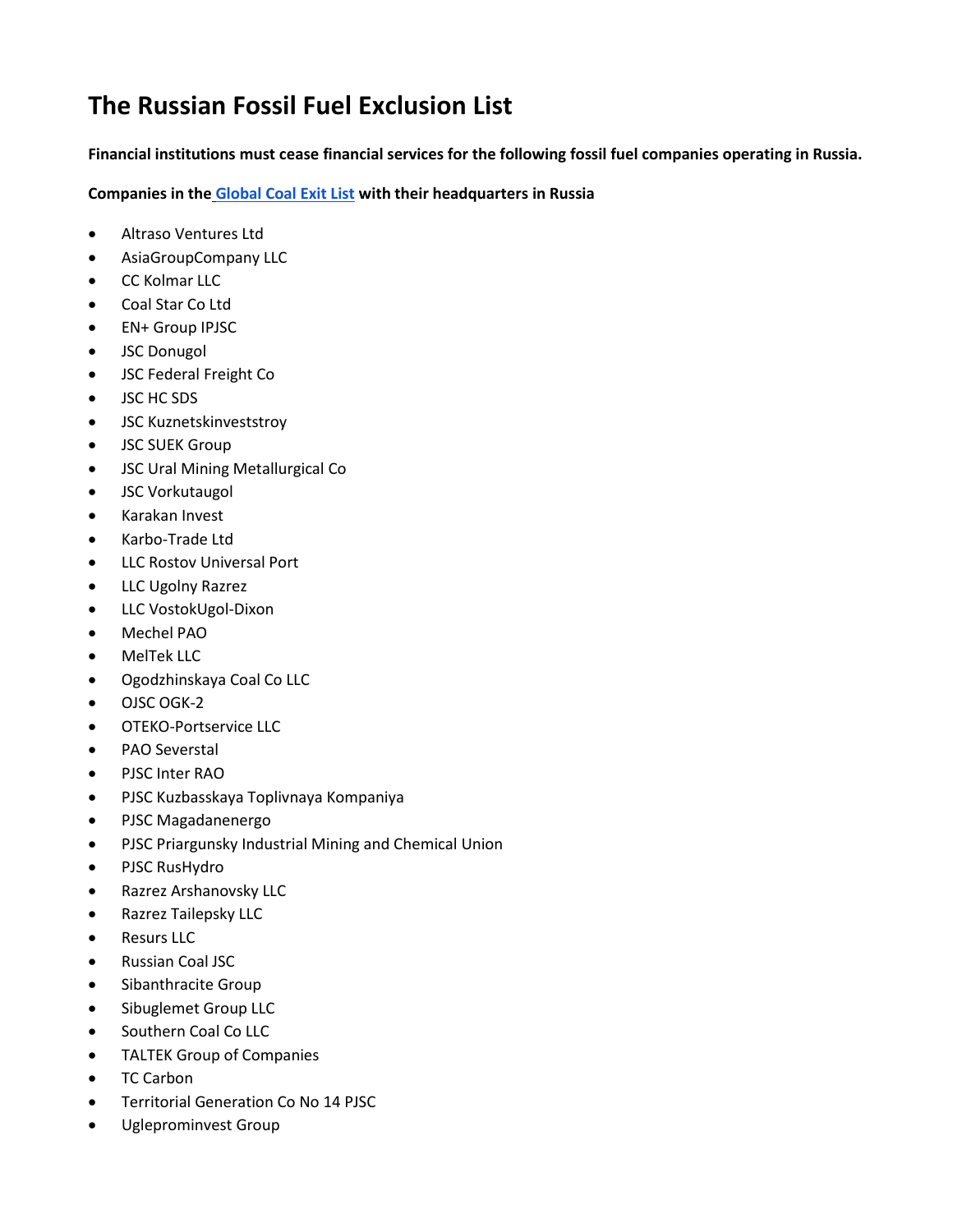- ZAO Stroyservis
- ООО COTES Engineering

**Companies in the [Global Oil & Gas Exit List](https://gogel.org/) with their headquarters in Russia:**

- PJSC Gazprom
- PJSC Rosneft Oil Company
- PJSC LUKOIL
- PAO NOVATEK
- Surgutneftegas PJSC
- PJSC Tatneft
- Irkutsk Oil Company Co LLC
- PJSC RussNeft
- JSC NK Neftisa
- PJSC Joint Stock Oil Company Bashneft
- JSC Zarubezhneft
- OOO Yargeo
- JSC Independent Petroleum Company (NNK)
- NZNP Trade LLC
- JSC RusGazDobycha
- PJSC Transneft

## **Top coal non-russian companies active in Russia:**

- Fortum Oyj
- Coeclerici SpA
- Tigers Realm Coal Ltd

## **Top 20 oil and gas non-russian companies active in Russia:**

- BP (announced its withdrawal)
- TotalEnergies
- Wintershall Dea
- Shell (announced its withdrawal)
- ONGC (India)
- OMV
- CNPC (parent)
- ExxonMobil (announced its withdrawal)
- Sinopec
- JOGMEC
- Silk Road Fund
- Mitsui
- Mitsubishi Corp
- Oil India
- PetroVietnam
- Beijing Gas